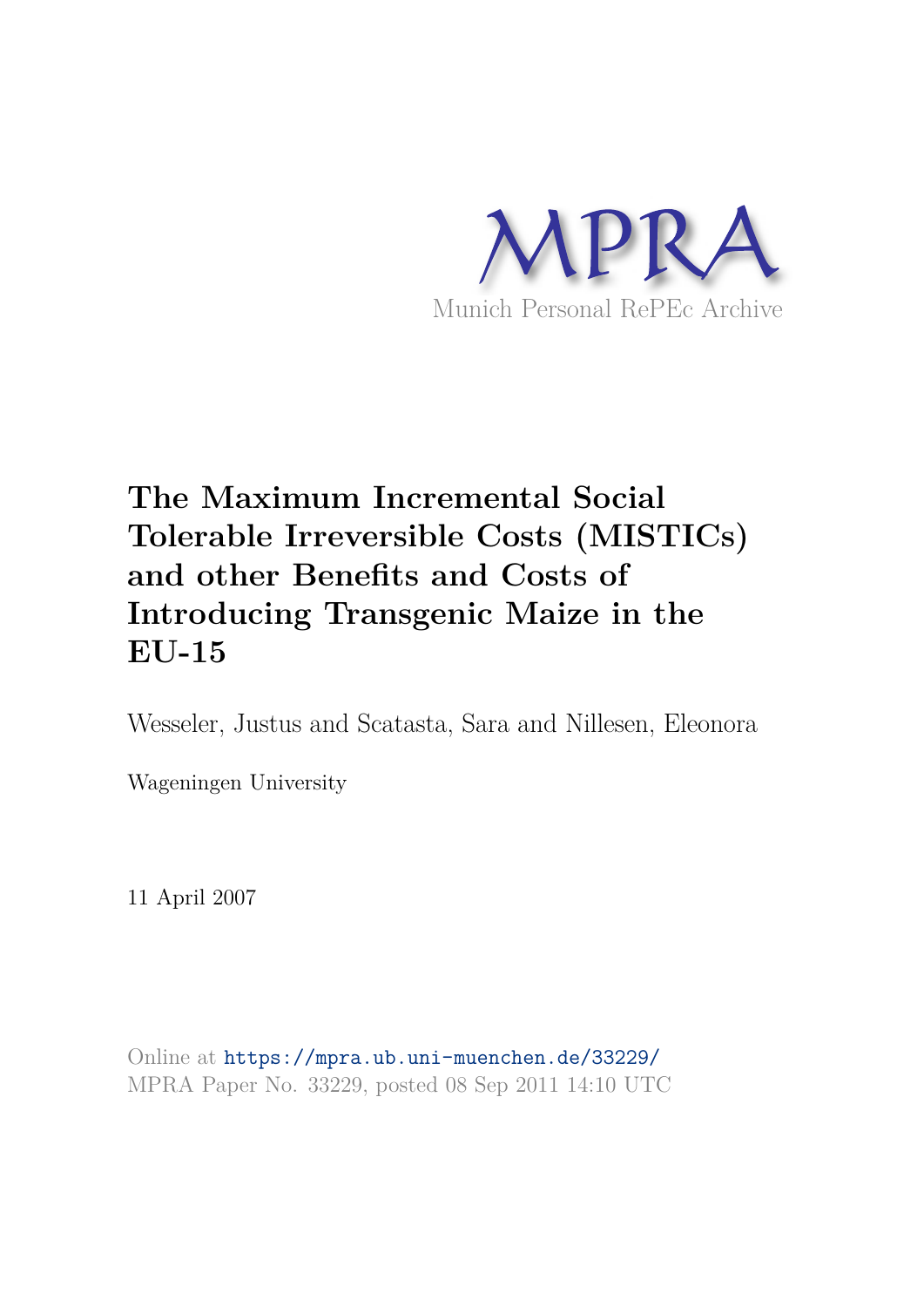# **The Maximum Incremental Social Tolerable Irreversible Costs (MISTICs) and other benefits and costs of introducing transgenic maize in the EU-15**

**J. Wesselera\*, S. Scatasta<sup>b</sup> , E. Nillesen<sup>a</sup>**

a E. Nillesen, J. Wesseler\* Environmental Economics and Natural Resources Group, Wageningen University, The Netherlands <sup>b</sup>Sara Scatasta, Centre for European Economic Research, Mannheim, Germany

Running title: Benefits and costs of introducing transgenic maize

\*Corresponding author address: Environmental Economics and Natural Resources Group; Wageningen University; Hollandseweg 1, bode 129; 6706 KN Wageningen; The Netherlands; e-mail: justus.wesseler@wur.nl.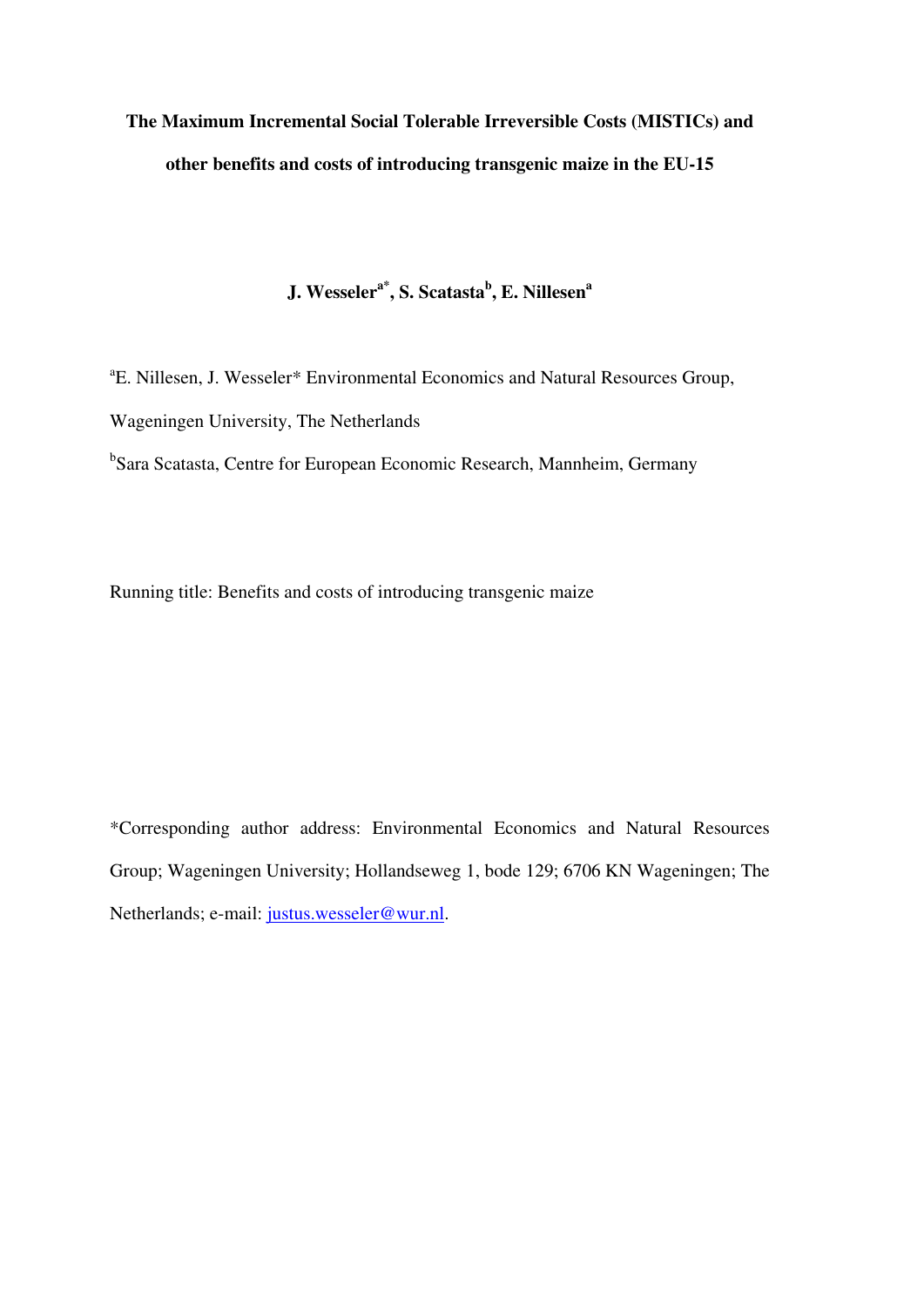# **The Maximum Incremental Social Tolerable Irreversible Costs (MISTICs) and other Benefits and Costs of Introducing Transgenic Maize in the EU-15**

**J. Wesselera\*, S. Scatasta<sup>b</sup> , E. Nillesen<sup>a</sup>**

<sup>a</sup> Environmental Economics and Natural Resources Group, Wageningen University, *Hollandseweg 1, bode 129; 6706 KN Wageningen; The Netherlands*  <sup>b</sup>*Centre for European Economic Research, L 7,1 D-68161 Mannheim, Germany* 

\*Corresponding author. Tel.: +31 317 482300; Fax.: +31 317 48 49 33. *E-mail* address: justus.wesseler@wur.nl (J. Wesseler).

**Keywords:** European Union, irreversibility, MISTICs, social benefit-costs-analysis, transgenic crops, uncertainty

### **Summary**

The decision to release a new transgenic crop variety for planting in the European Union is a decision under irreversibility and uncertainty. We use a real option model to assess the ex-ante incremental benefits and costs of the decision to release *Bt* maize and HT-maize in the EU-15 member states. The analysis uses Eurostat data for modeling the benefits and costs of non-transgenic maize using partial equilibrium models. The farm level benefits and costs of *Bt* maize and HT maize are derived from field trials conducted within the EUfunded ECOGEN project in combination with secondary data sources. Adoption curves, hurdle rates, and maximum incremental social tolerable irreversible costs (MISTICs) are calculated at country level for selected EU-15 member states. In general, the results show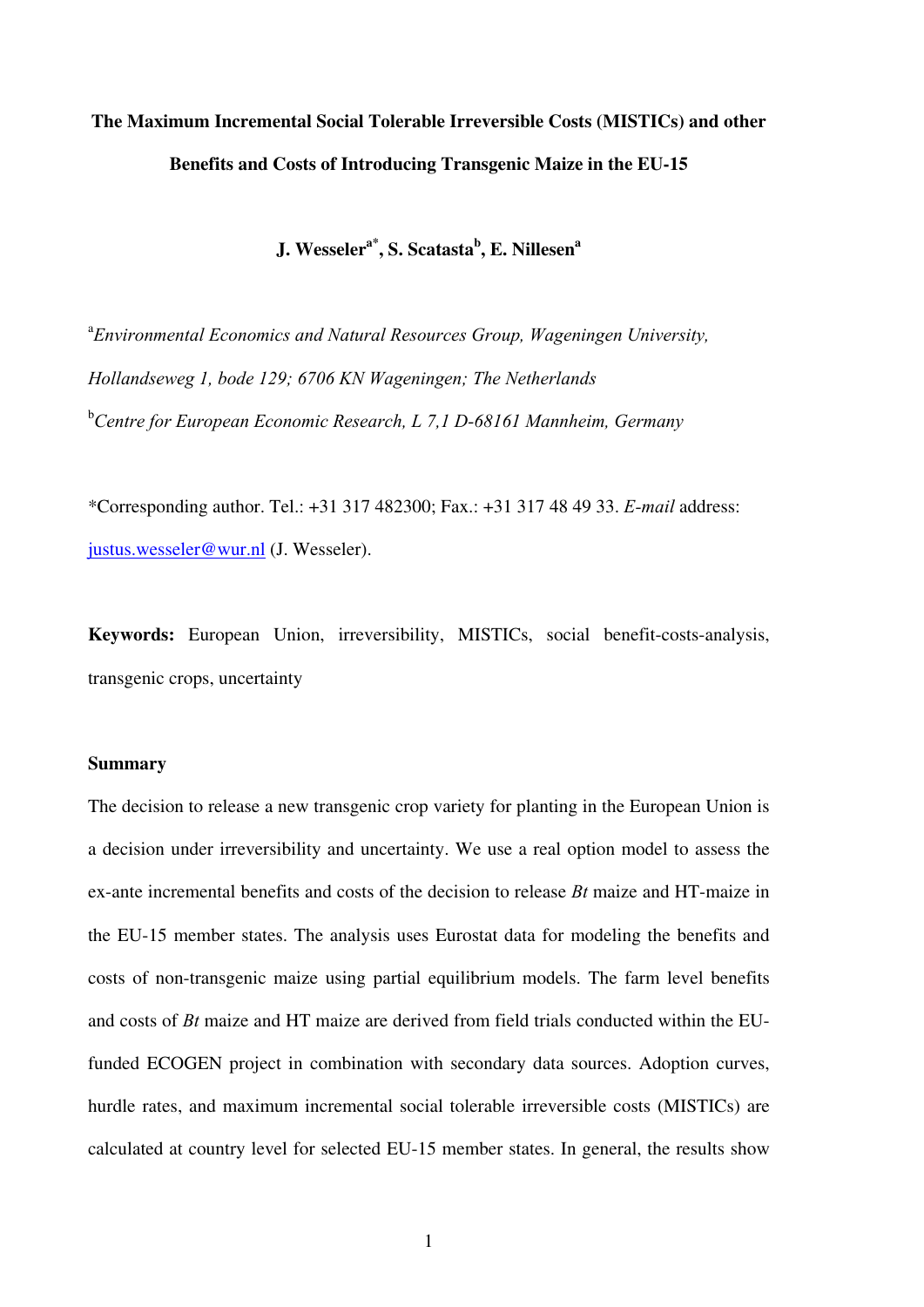that the MISTICs on a per capita level are very small confirming previous results calculated in values for the year 1995. The MISTICs per farm are much larger. This indicates a problem for decision makers.

### **Introduction**

Despite several concerns, transgenic crops have been introduced and rapidly adopted in the United States and other countries (James, 2004). Several studies confirm that on average the gross margin per area from transgenic crops is at least as high as, and sometimes higher than, that of non-transgenic crops. However, there seems to be a regional difference in the distribution of benefits, which are correlated with regional factors like pest infestation levels and climatic conditions. Empirical studies also indicate that the amount of pesticides may decrease, but only in specific regions and in specific years. (Carpenter and Gianessi, 1999; Fernandez-Cornejo et al., 1999; Fulton and Keyowski, 1999; Scatasta et al., 2006a). Wesseler (2005) provides a detailed background on the environmental effects of transgenic crops.

Rapid adoption of transgenic crops by farmers has been explained by the greater benefits farmers gain from planting transgenic crops. Variable production costs are reduced, due to reduced pest management and labour. Gross revenues increase due to an increase in yield from improved plant spacing. Additional benefits arise from improved risk management and insurance against pests and a reduction in equipment costs in notillage production systems (Kalaitzandonakes, 1999). All these are reversible benefits at the farm level (i.e., the effects would stop as soon as the transgenic crop is no longer planted and do not carry over into subsequent years). Decision makers are particularly concerned about the irreversible costs of planting transgenic crops (i.e. effects that would still be evident even after the crop is no longer planted). Gene flow and non-target effects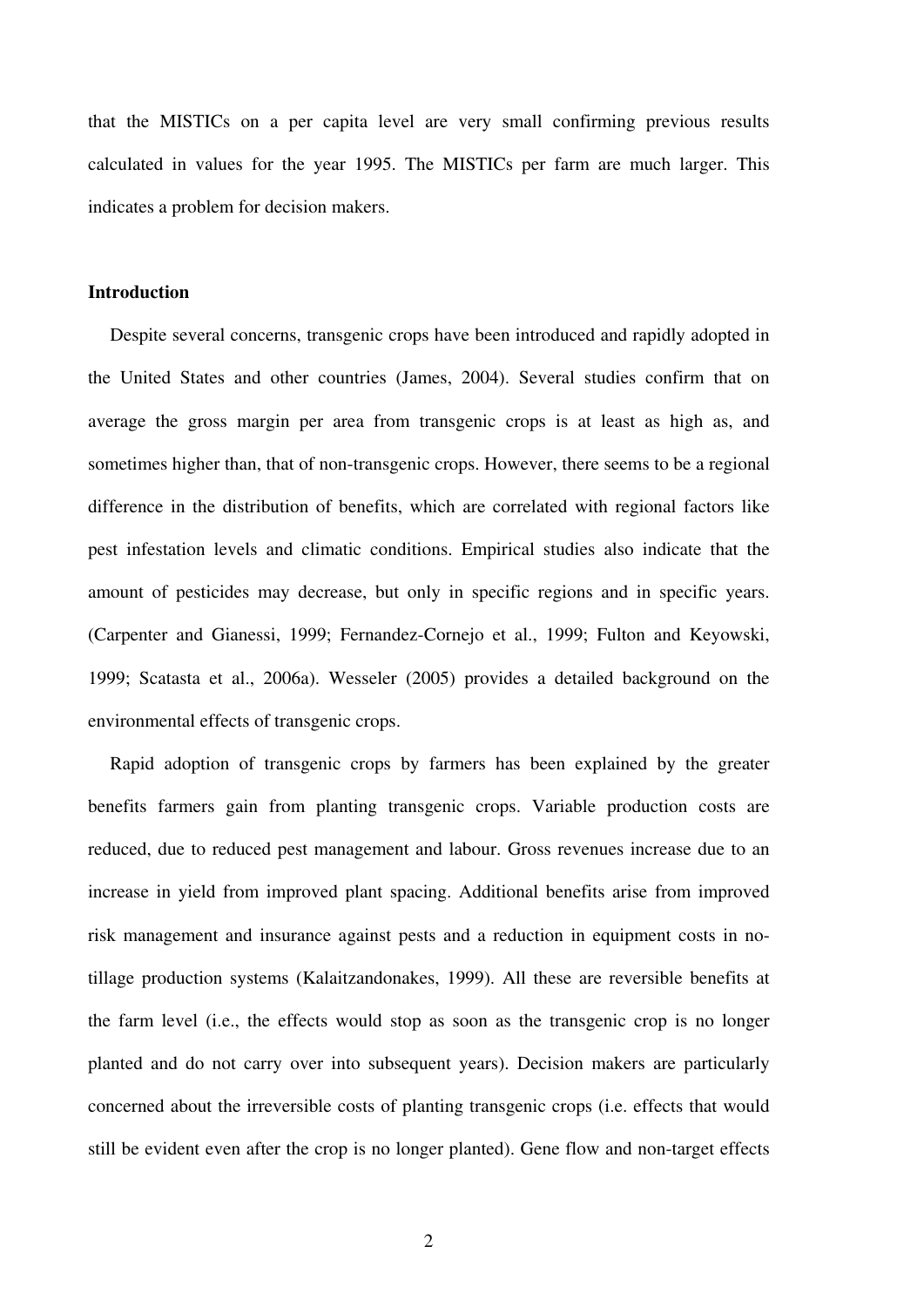can be considered as irreversible costs as they have to be paid for in addition to the costs that can be recovered if the planting of the transgenic crop stops (Kendall et al., 1997; Krimsky and Wrubel, 1996; Kuiper et al., 2000; Nillesen et al., 2006a; Peterson et al., 2006). The decrease in pesticide use by planting transgenic crops and *Bt* crops (i.e. crops expressing an insecticidal protein from *Bacillus thuringiensis*) in particular not only reduces farmers' expenses but also provides additional benefits, since the application of pesticides may have negative impacts on the environment and human health (Antle and Pingali, 1994; Waibel and Fleischer, 1998; Fleischer, 1998). Most of these external costs of pesticide application are irreversible.

One could perhaps think of reversing some of the irreversible effects such as on biodiversity or pest resistance, however, even if that were possible it would not be costless and Demont et al. (2005) show an irreversibility effect could still exist.

The possibility of irreversible costs with the introduction of transgenic crops into the European Union (EU) was one of the major arguments for some of the EU member states to block new approvals of genetically modified organisms (GMOs) until the European Commission proposed additional legislation governing their introduction (Commission of the European Communities, 1999). The decision became to be known as the *quasi moratorium* on GMOs.

The irreversible effects of transgenic crops, and the uncertainty about their future costs and benefits, will impact when and if they will be released. Both irreversible costs and uncertainty and their impact on optimal investment have been widely analysed (e.g. McDonald and Siegel, 1986; Dixit and Pindyck, 1994; Trigeorgis, 1996). Recently, the approach has been applied, among other things, to the adoption of soil conservation measures (Winter-Nelson and Amegbetto, 1998), marketing (Richards and Green, 2003), wilderness preservation (Conrad, 2000), agricultural labour migration (Richards and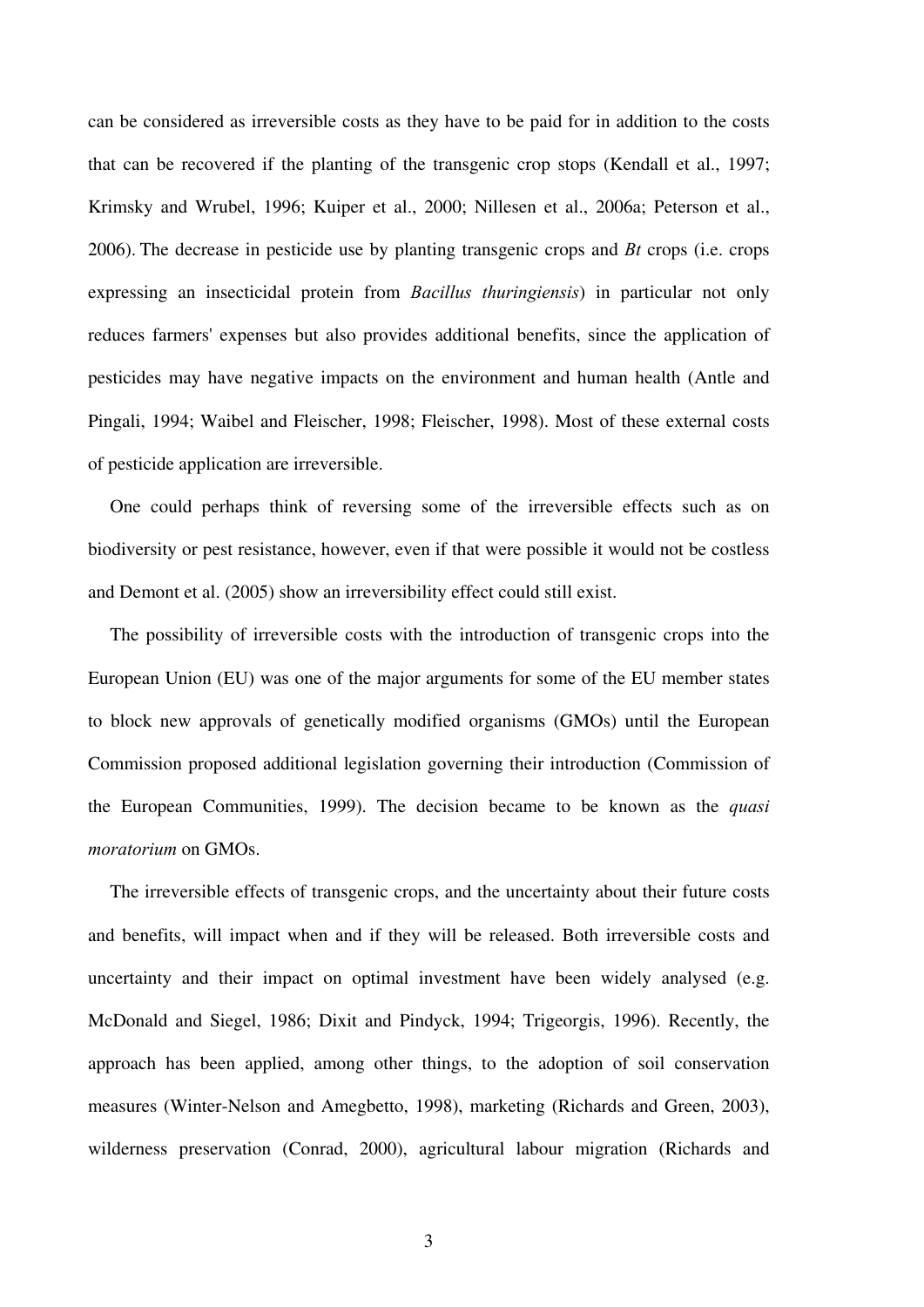Patterson, 1998), the introduction of herbicide-tolerant sugar beets in the EU (Demont et al. 2004) and the analysis of government reforms (Leitzel and Weisman, 1999). In the case of transgenic crops there are the additional irreversible government policy costs of the implementation of biosafety regulations and changes in patent laws. As they may be of importance, we will concentrate in this paper on the crop related irreversibilities.

The objective of this paper is to present economic benefits and costs for pest resistant (*Bt*) maize and herbicide tolerant (HT) maize and to identify, *ex-ante,* potential social welfare impacts of adoption of *Bt* maize and HT maize for grain maize production in the 15 member states of the EU (EU-15). A model will be presented that shows how those concerns can be considered explicitly by using the concept of *Maximum Incremental Social Tolerable Irreversible Costs* (MISTICs).

#### **Materials and Methods**

### **Methodological approach to assess the benefits and costs of transgenic crops**

Consider a decision maker or a decision-making body similar to an EU agency, such as the European Food Safety Authority (EFSA) or the United States Environmental Protection Agency (US-EPA), that has the authority to decide whether or not a particular transgenic crop, e.g. a toxin-producing crop like *Bt* maize, should be released for commercial planting. The agency can approve an application for release or postpone the decision and wait to up-date the information about possible benefits and costs of the technology. The objective of the agency is to maximize the welfare of producers and consumers in the economy while ignoring positive and negative transboundary effects.

Within this setting the welfare effect of releasing a specific transgenic crop can be described as the discounted sum from *T* till infinity of the social incremental reversible net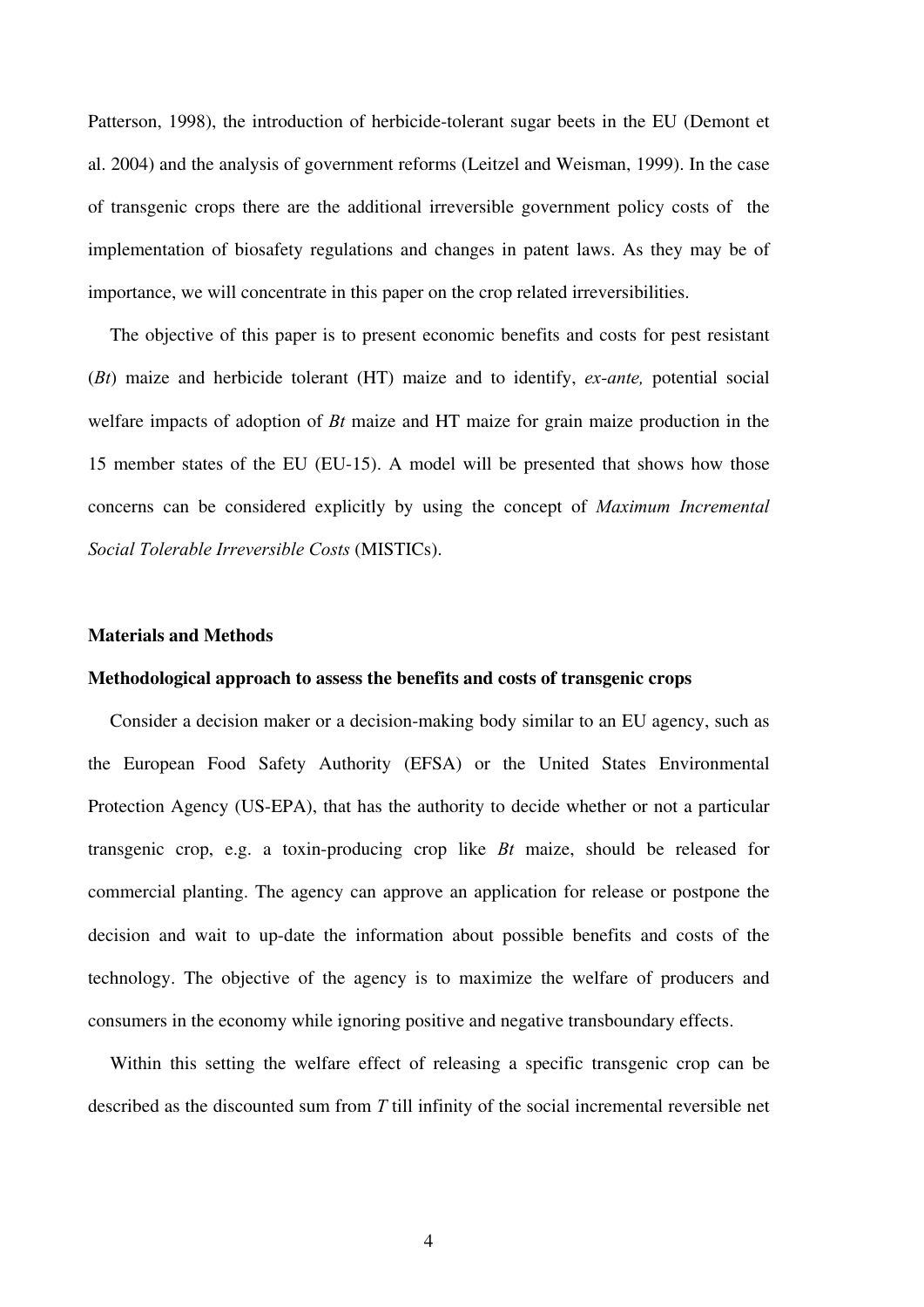benefits, *W*, minus the difference between incremental irreversible costs, *I*, and incremental irreversible benefits, *R,* of the technology.

As the agency has the possibility to postpone the decision on whether or not to release the transgenic crop, the agency has to maximize the value resulting from this decision, *F(W)*, to maximize the welfare. This objective can be described as maximizing the expected value from releasing the transgenic crop:

$$
\max F(W) = \max E\Big[\Big(W_T - \big(I_T - R_T\big)\Big)e^{-\rho T}\Big]
$$
\n(1)

where  $E$  is the expectation operator,  $T$  the point in time when the transgenic crop is released into the environment and  $\rho$  the discount rate.  $T=0$  implies an immediate release and *T>0* postponing the release.

The welfare effect at farm level is the difference between the sums of gross margins from transgenic crops minus the total sum of gross margins from the alternative nontransgenic crop (termed the conventional crop for the rest of the paper) minus private incremental irreversible investment costs plus incremental irreversible benefits (Weaver and Wesseler, 2005). The welfare benefits of *Bt* grain maize and HT grain maize can be modelled for EU-15 member states by using a small open economy model. Potential welfare losses (deadweight losses) of EU agricultural policy will not be considered, as the EU policy is seen as the efficient outcome of different pressure groups lobbying for policies. The private incremental reversible net-benefit in a given year is then the difference in gross margin on a hectare basis between the transgenic and the conventional crop times the area planted with the transgenic crop. As we do not consider changes in administration costs and spill-over effects, the private incremental reversible benefits are equal to the social incremental reversible benefits of introducing the *Bt* maize and HT maize, respectively.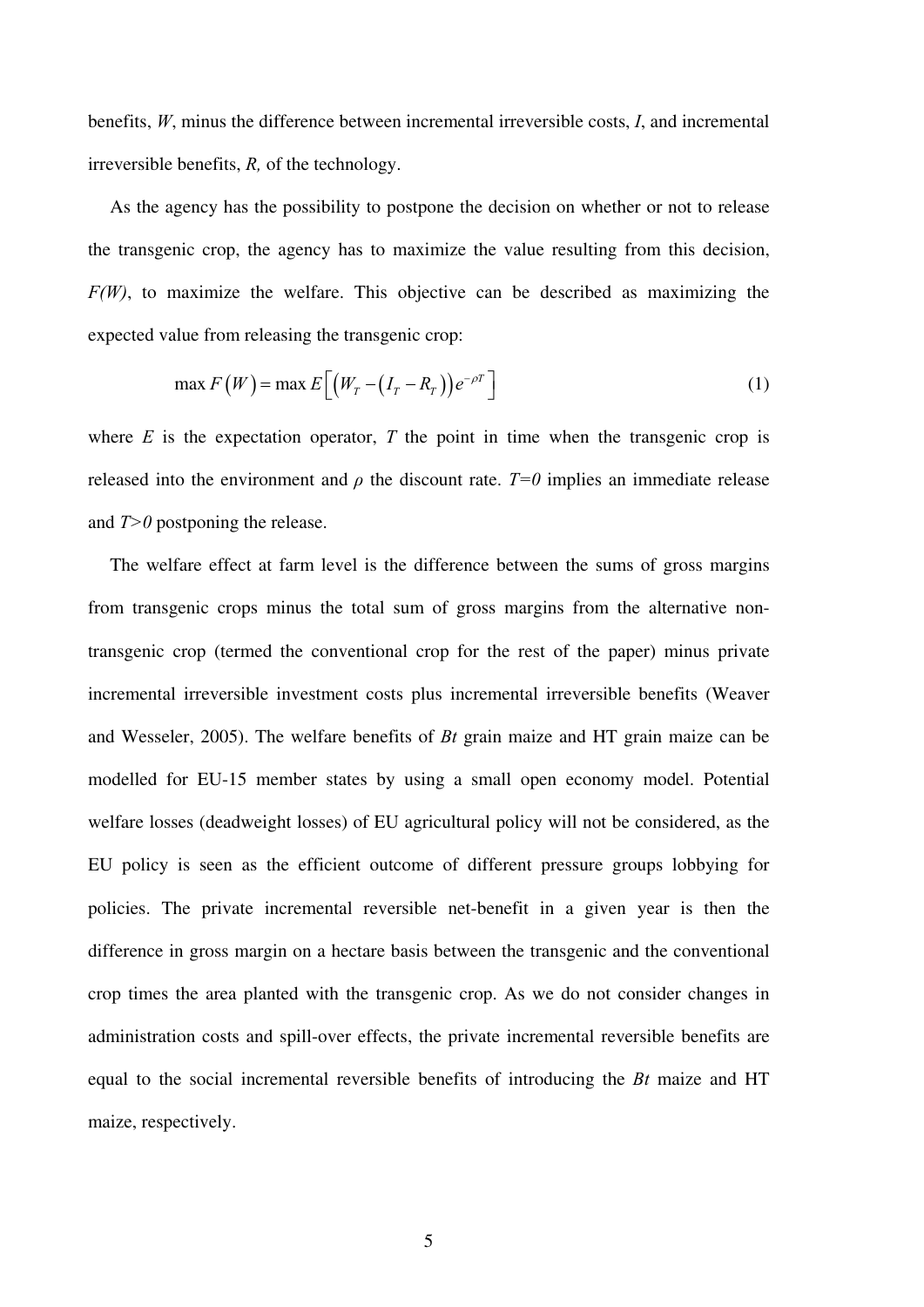The area allocated over time to planting transgenic crops can be expected to increase following a logistic adoption pattern (Demont et al, 2004). Consequently, the annual social incremental reversible benefits increase over time as well. For comparison of future and present social incremental reversible benefits, future social incremental reversible benefits will be discounted. The total social incremental reversible benefit of introducing *Bt* maize or HT maize is the sum of the annual incremental reversible benefits per hectare times the area allocated to the crop, in this case grain maize, times the adoption rate over an infinite period of time:

$$
W_T = \int_T^{\infty} W_{\text{max}}(t) \theta(t) e^{-\mu t} dt
$$
\n(2)

where the subscript *max* indicates values at complete adoption and *t* represents time,  $\theta$ , the rate of adoption of the new technology and  $\mu$  the risk-adjusted discount rate.

Similarly, the social incremental irreversible benefits of introducing transgenic grain maize are  $R_T = \int_T^{\infty} R_{\text{max}}(t) \theta(t) e^{-\mu t} dt$ .

Under the assumption that the social incremental reversible benefits follow a continuous time continuous state process (Wesseler, 2003) *Bt* maize and HT maize should be released at the point in time, where the current social incremental reversible benefits  $W_T$  are greater than the difference between the social incremental irreversible costs  $(I_T)$  and the social incremental irreversible benefits  $(R_T)$  weighted by the size of the uncertainty and flexibility associated to the adoption of a new technology (or hurdle rate). The hurdle rate is commonly expressed in the form  $\beta/(\beta-1)$ , where  $\beta > 1$  captures the combined flexibility, irreversibility and uncertainty effect (Demont et al., 2004). A hurdle rate of, e.g., 1.7 implies the incremental benefit of the new technology has to be at least 1.7 times the net irreversible costs to be considered more beneficial than the best alternative technology available.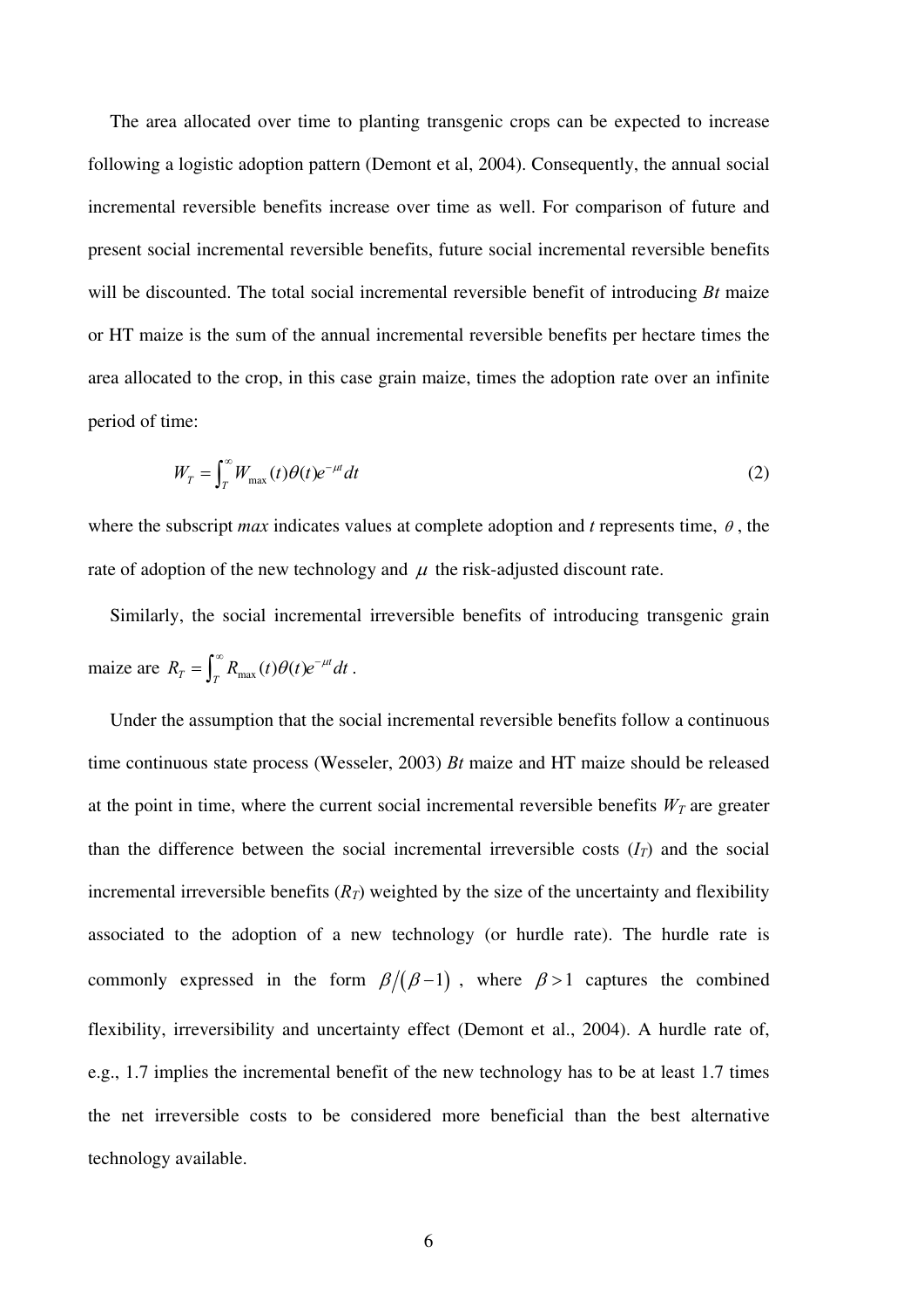As long as the social incremental reversible benefits,  $W_T$ , are less than the social incremental net-irreversible costs,  $(I_T$ - $R_T$ ), weighted by the hurdle rate,  $W_T < \beta/(\beta-1)(I_T - R_T)$ , the EU should delay introduction of the transgenic crop under consideration until more information about benefits and costs of the new technology is available.

In the context of transgenic crops where people are more concerned about the uncertain irreversible costs of the technology, threshold values that indicate the maximum incremental social irreversible costs that an individual or society in general is willing to tolerate for the sake of the benefits of the technology can provide useful information. We have called this value (Scatasta et al., 2006b) the *Maximum Incremental Social Tolerable Irreversible Costs, I\*,* or MISTICs for short. Actual social incremental irreversible costs, *I,* are to be no greater than the sum of social incremental irreversible benefits and social incremental reversible net-benefits from transgenic crops, such that:

$$
I_T < I^* = \frac{W_T}{\beta/(\beta - 1)} + R_T \tag{3}
$$

The formulation of the MISTICs,  $I^*$ , illustrates the effect of waiting due to combined flexibility, irreversibility, and uncertainty. The total benefits of introducing transgenic crops are the sum of the social incremental irreversible benefits and the social incremental reversible net-benefits, without explicitly recognizing flexibility (the possibility to postpone the decision), irreversibility, and uncertainty. However, when considering flexibility, irreversibility, and uncertainty only a proportion of the social incremental reversible benefits, 1 1  $\beta$  $\beta$ should be taken into account. The proportion  $|1 - 1|$ 1  $\beta$  $\beta$  $\left(1-\frac{1}{\beta}\right)\frac{\beta}{\beta-1}$  in this context can be interpreted as the economic value of irreversibility and uncertainty under flexibility of releasing transgenic crops. The MISTICs can be summarized as the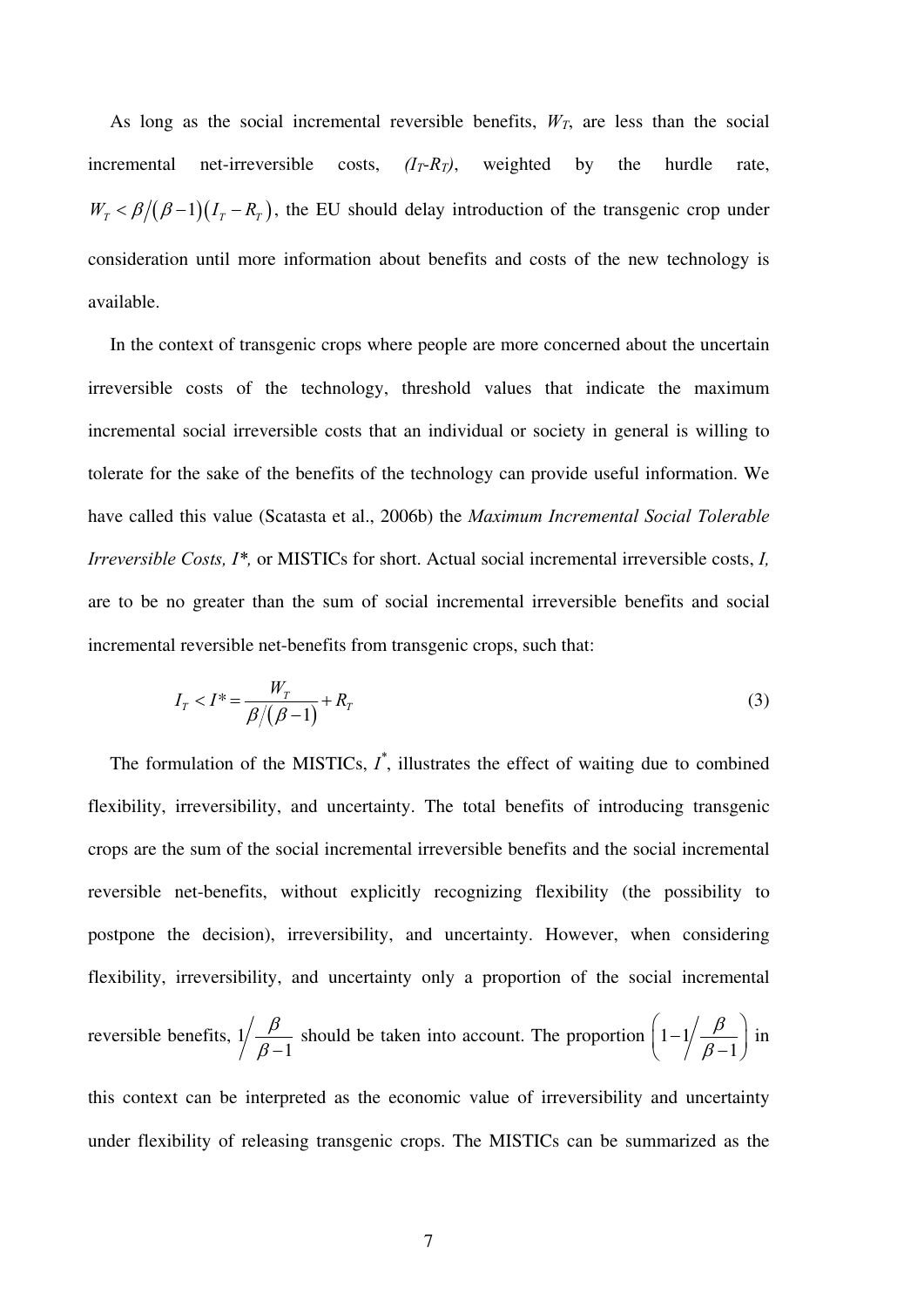threshold values below which the irreversible costs have to be for the GM crop to be economically better.

# **Quantifying social incremental reversible net-benefits (SIRBs) from Bt maize and HT maize**

Social incremental reversible net-benefits in this study include private incremental reversible net-benefits for two market agents: buyers and sellers. We limit the analysis to two types of technologies, transgenic and conventional, without taking organic production into consideration (see Klotz-Ingram et al., 1999; Traxler and Falck-Zepeda, 1999; Pray et al., 2001; Frisvold et al., 2003; Demont and Tollens, 2004; Demont et al., 2004).

As mentioned earlier the EU member states are small open economies with respect to grain maize, facing a horizontal demand curve. Following Moschini et al. (2000), social incremental reversible net-benefits are measured in terms of producer surplus derived from constant elasticity log-linear supply functions. The degree to which the price for grain maize changes with an increase grain maize supply, the supply elasticity, was taken from the European Simulation Model (ESIM) where the change is derived from behavioural equations. The suggested elasticity for land allocation to maize is 0.77, so we approximate the supply elasticity to this value in our base case (see Banse et al., 2004). The introduction of a technological innovation, such as *Bt* maize, causes a pivotal shift in the inverse supply function. This shift for a maximum adoption of hundred per cent is calculated as:

$$
K_{\max} = \frac{\left[\frac{V C_c}{y_c}\right] \frac{1}{y_c^{1/\varepsilon}} - \left[\frac{V C_g}{y_g}\right] \frac{1}{y_g^{1/\varepsilon}}}{\left[\frac{V C_c}{y_c}\right] \frac{1}{y_c^{1/\varepsilon}}}
$$
(4)

where *VC<sup>c</sup>* are variable operating costs in Euro per hectare associated with the conventional technology; *VC<sup>g</sup>* are variable operating costs (Euro per hectare) associated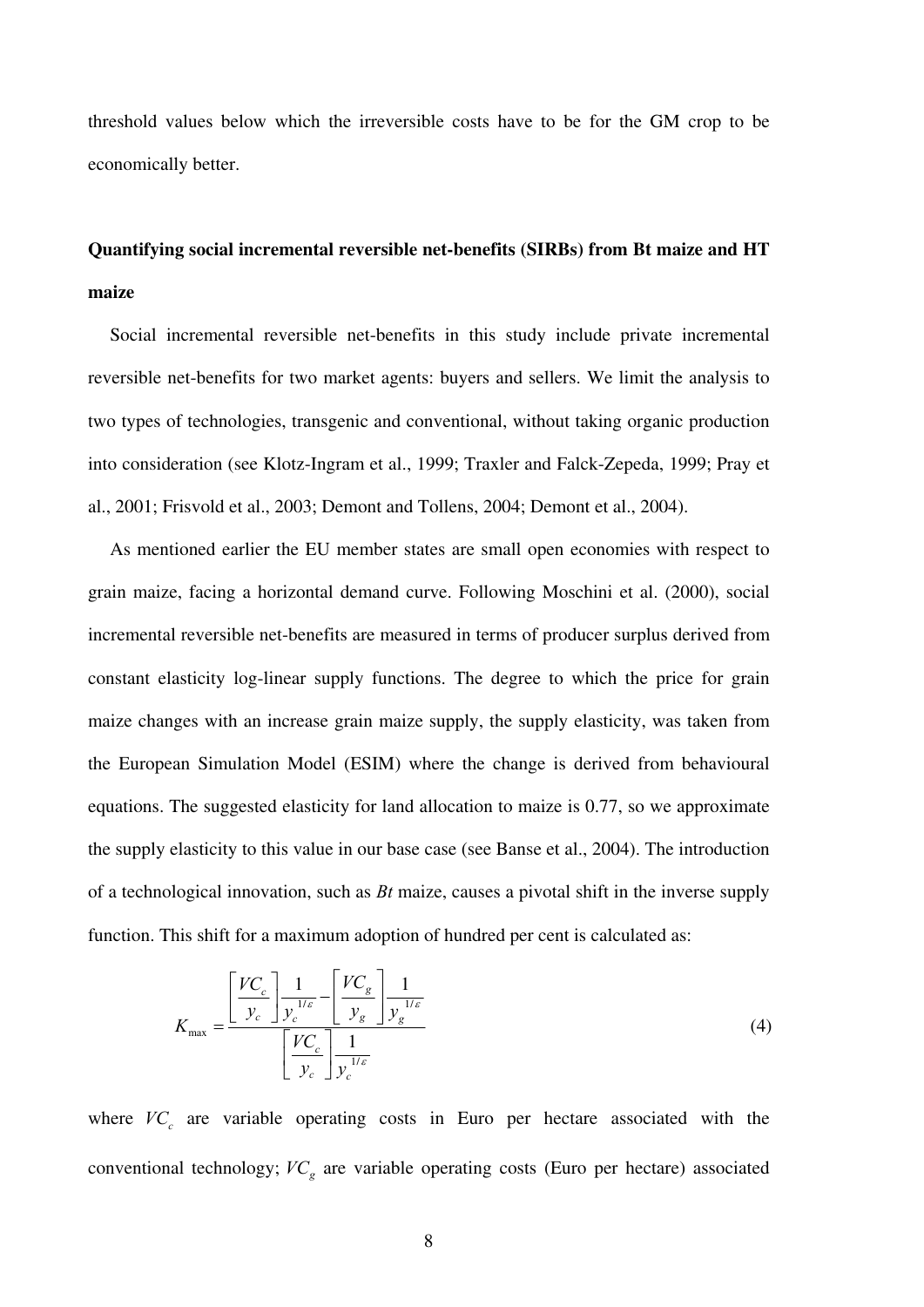with the transgenic technology;  $y_c$  is production (in metric tons) under conventional technology and  $y_g$  is production (in metric tons) under the transgenic technology and  $\varepsilon$  the supply elasticity. The expression  $[VC_i/y_i]$  is used to approximate marginal costs of technology *i*. Note that if there is no yield gain from planting transgenic maize, the K-shift in the supply function reduces to  $K = \left[ VC_c - VC_g\right] / VC_c$  as assumed for the case of HT maize. For *Bt* maize we used data from field trials carried out in Narbons, France in 2004, comparing average yield and cost advantages of the commercial variety (Paolis) with the *Bt* variety MON810 and obtain a value of *K*=0.24. For HT maize we use the values reported by Gianessi et al. (2003) and find a *K*=0.12. Table 1 presents the gross margins for *Bt* maize planted at the Narbons field trial (Andersen et al., 2007) for 2004 and 2005.

Under our assumptions the social incremental reversible net-benefits from transgenic crops are represented by changes in producer surplus (see Scatasta et al., 2006c, unpubl. work, for details of the model). These changes are calculated over an infinite time horizon and then expressed in annuities multiplying their total present value by the risk-adjusted discount rate. All values are expressed in 2004 Euro to control for price changes.

# **Quantifying social incremental irreversible benefits (SIIBs )from** *Bt* **maize and HT maize**

Social incremental irreversible benefits (SIIBs) for *Bt* maize were calculated on the basis of changes in pesticide use and fuel use. In the Narbons field trials 0.035 kilogram less Active Ingredient (kgAI) insecticide per hectare were used for *Bt* maize; the numbers from Gianessi et al. (2003) result in a reduction in herbicide use for HT maize in the order of 1.719 kgAI per hectare. Changes in fuel use are derived from a comparative technology, which suggests a reduction of  $0.01$  tonnes of  $CO<sub>2</sub>$  emissions per hectare (Demont et al.,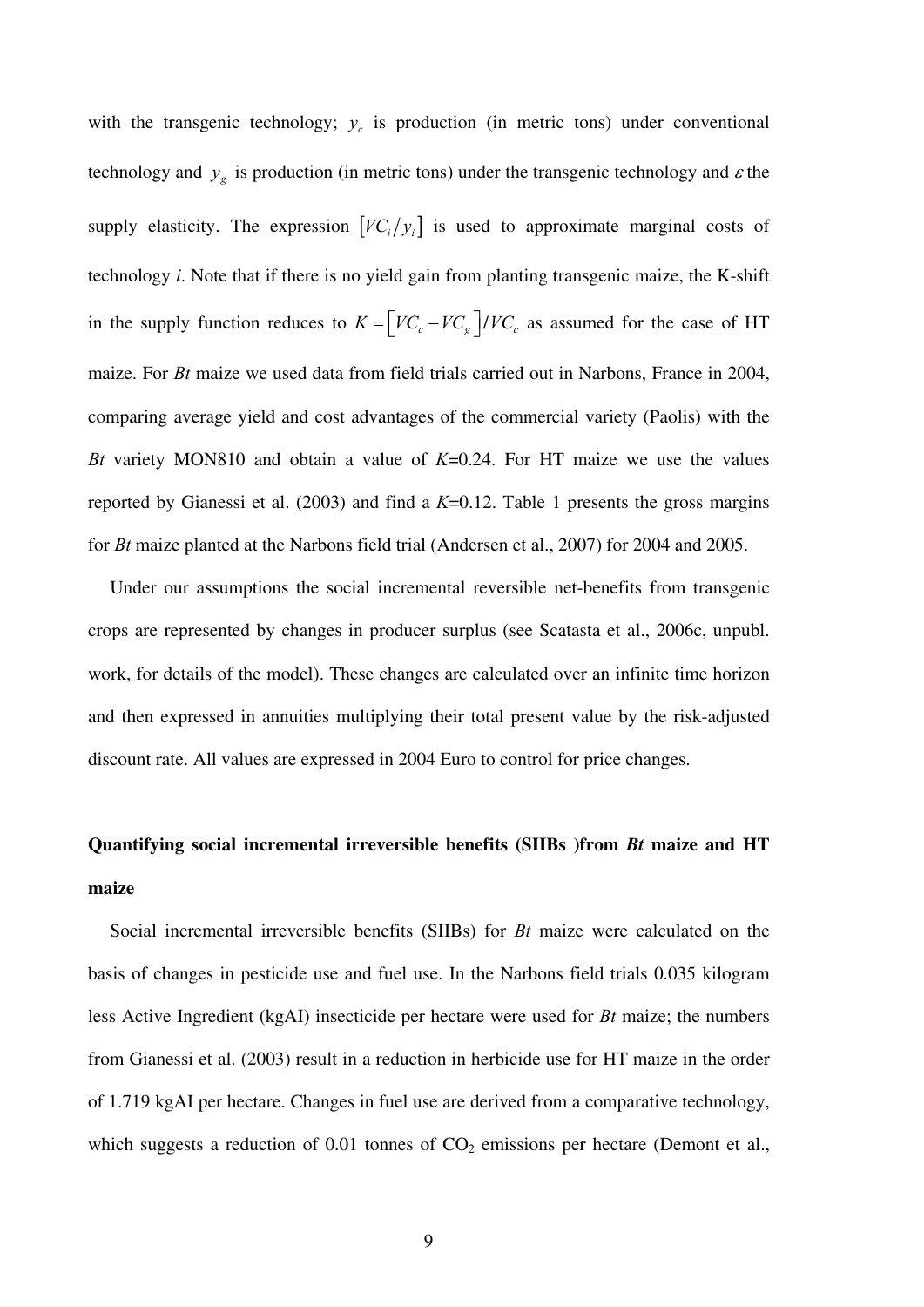2004). Following Pretty et al. (2000) we considered 0.69 Euro of social irreversible benefits per kgAI reduction and 77.4 Euro of social irreversible benefits per tonne of  $CO<sub>2</sub>$ emissions. These values give irreversible benefits per hectare in the amount of 0.73 Euro for *Bt* maize and 1.78 Euro for HT maize (1995 values, the real value in 2004 changes for each county depending on the deflator).

SIIBs are then found summing the value of benefits from reduced insecticide and herbicide use per hectare and then multiplying this value by the adopted number of hectares. These benefits are calculated over an infinite time horizon and then expressed in annuities multiplying their total present value by a risk-adjusted discount rate. All values are in 2004 Euro.

### **Quantifying adoption rates,**

The transgenic maize adoption curve is assumed to follow a logistic pattern over time. The size and speed of adoption can be estimated with ordinary least squares (OLS) using data from the adoption rates in the United States (James, 2004). Following Demont et al. (2004) the speed of adoption is then assumed half of that of the U.S. This allows us to obtain conservative estimates of the social incremental reversible benefits. For the sake of simplicity, transparency and comparison between Member States, we opt for an exogenous adoption curve and assume an adoption ceiling of 30% for *Bt* maize and 40% for HT maize. We obtain:

$$
\ln\left(\frac{\theta(t)}{0.3 - \theta(t)}\right)_{Bt} = 2.41 - 0.335t \text{ } Bt \text{ maize}
$$
 (5a.)

$$
\ln\left(\frac{\theta(t)}{0.3 - \theta(t)}\right)_{Ht} = 2.15 - 0.187t \text{ HT maize}
$$
\n(5b)

where  $\theta(t)$  represents maize adoption rate. For a discussion about adoption rate for *Bt* maize in Europe depending on ECB pressure consult Nillesen et al. (2006b, unpubl. work).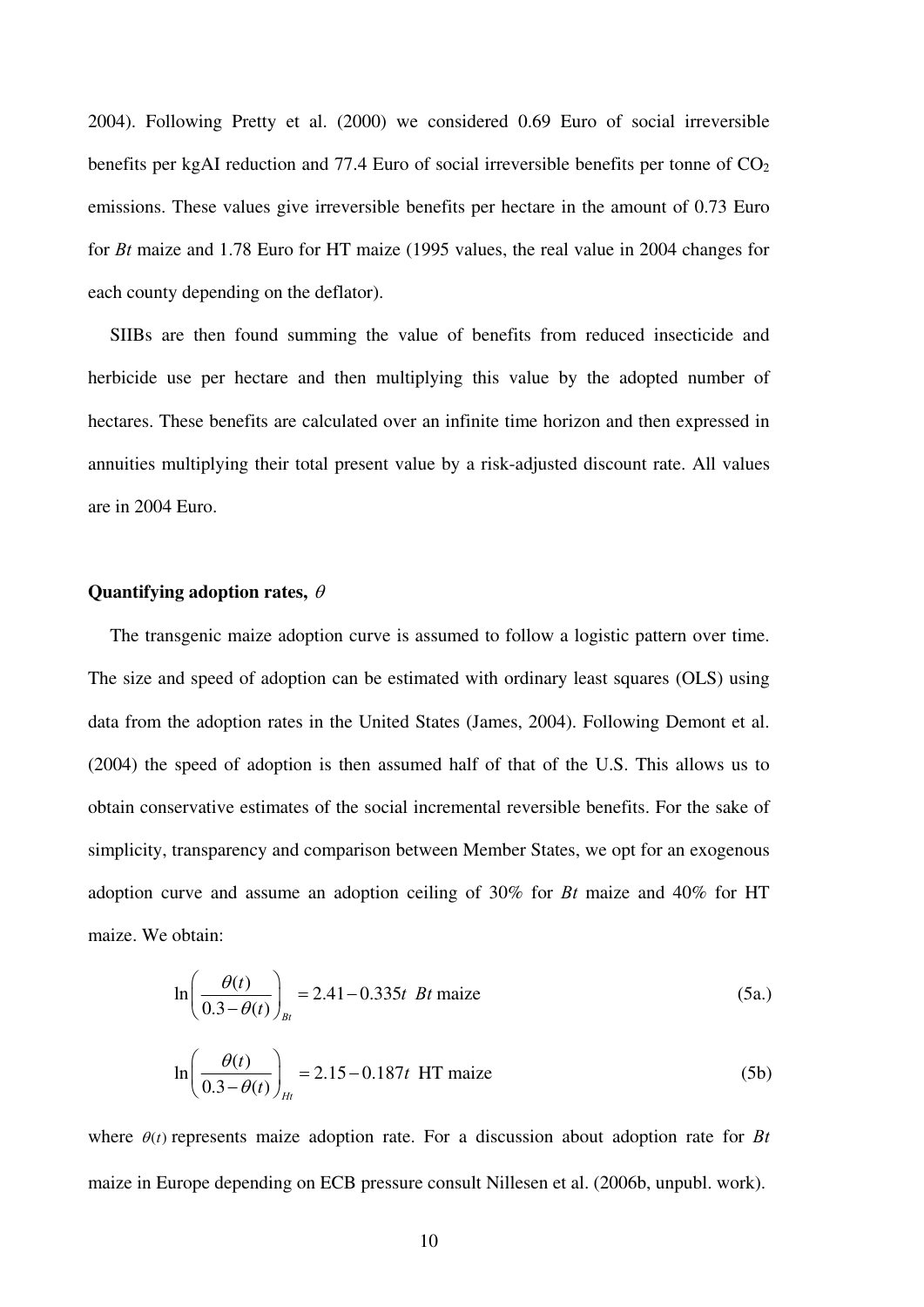As the speed of transgenic maize adoption is probably important in determining the gains the EU will enjoy from this technology, we take its 95% confidence interval into consideration and allow this parameter to vary between half of the lower bound of this interval (0.14 for Bt and 0 for HT) and the full upper bound of the confidence interval (1.06 for Bt and 0.40 for HT), assigning this parameter a pert distribution with mode 0.335 for Bt maize and 0.187 for HT maize. Results for each scenario represent mean results of 5000 iterations on the simulated speed of adoption. The simulation software used is RiskAmp.

## **Quantifying maximum incremental social tolerable irreversible costs (MISTICs)**

The MISTICs were computed as in equation (1) for 2004. The parameter values for identifying the hurdle rates are estimated from gross margin time series data provided by EUROSTAT (http://europa.eu.int/newcronos) following Demont et al. (2004). Following expert opinions on corn borer infestation levels we analyzed for *Bt* maize in five countries: France, Italy, Spain, Portugal and Greece. We considered for HT maize nine countries: France, Italy, Spain, Portugal, Greece, Austria, Belgium, The Netherlands and Germany.

We performed the analysis using a risk-adjusted discount rate of 10.5% as in Demont, Wesseler and Tollens (2004). We calculated the producer surplus 1) at quantities for prices excluding subsidies (called producer prices in the database) and 2) at quantities for prices including subsidies (called basic prices in the EUROSTAT database).

#### **Results and Discussion**

Tables 2 and 3 show the social incremental reversible as well as irreversible benefits and costs for introducing *Bt* maize and HT maize for grain maize production in selected countries of the EU-15. The first two columns show the calculated average annual social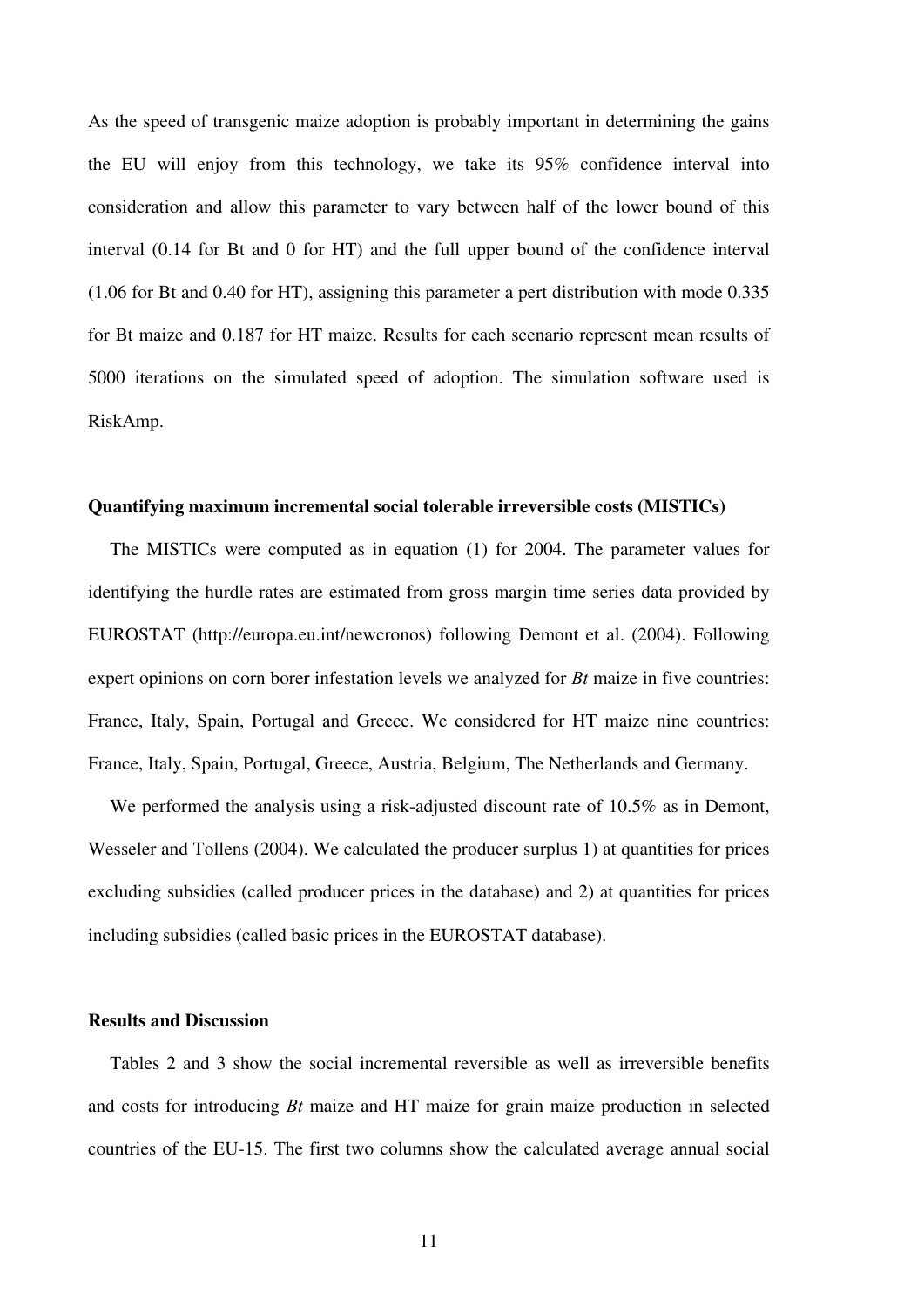incremental reversible benefits. Those benefits are enormous. They are about 62 million Euros on average per year for France in the case of *Bt* maize with CAP subsidies and about 36 million Euros per year in the case of *Bt* maize without CAP subsidies. Nevertheless, the SIRBs are about 29 million Euros per year in the case with CAP subsidies and about 17 million Euros per year in the case without subsidies. In general, HT maize offers lower potential gains than *Bt* maize. Without CAP subsidies potential gains are reduced by about 40-50%. This is simply due to the absence of the subsidies as a revenue component and indicates the land allocation effect of the CAP subsidy.

The SIIBs are very small. For France they reach about 240,000 Euro on average per year for *Bt* maize. In general, they are about one Euro per hectare and year for the five countries considered for *Bt* maize. The social incremental irreversible benefits are slightly larger for HT maize mainly because of larger savings in  $CO<sub>2</sub>$  emissions.

The sum of the SIRBs and the SIIBs can be seen as the average benefits per year foregone by postponing the introduction of *Bt* maize (HT maize) for another year. Take the case of France. France foregoes about 29 million Euros per year for postponing the introduction of HT maize and about 62 million Euro per year for postponing the introduction of *Bt* maize for grain maize production.

The hurdle rates indicate the percentage of compensation in the form of social incremental reversible plus irreversible benefits for one Euro of incremental irreversible costs. The hurdle rates are highest for Belgium followed by The Netherlands. The case for Belgium needs to be considered with care because of the database. The example for The Netherlands indicates that one Euro of incremental irreversible costs needs to be compensated by about 5.50 Euro of social incremental reversible plus irreversible benefits and shows more then one unit of reversible benefits is needed to compensate for one unit of irreversible costs. The comparison of the situation with and without the CAP is mixed.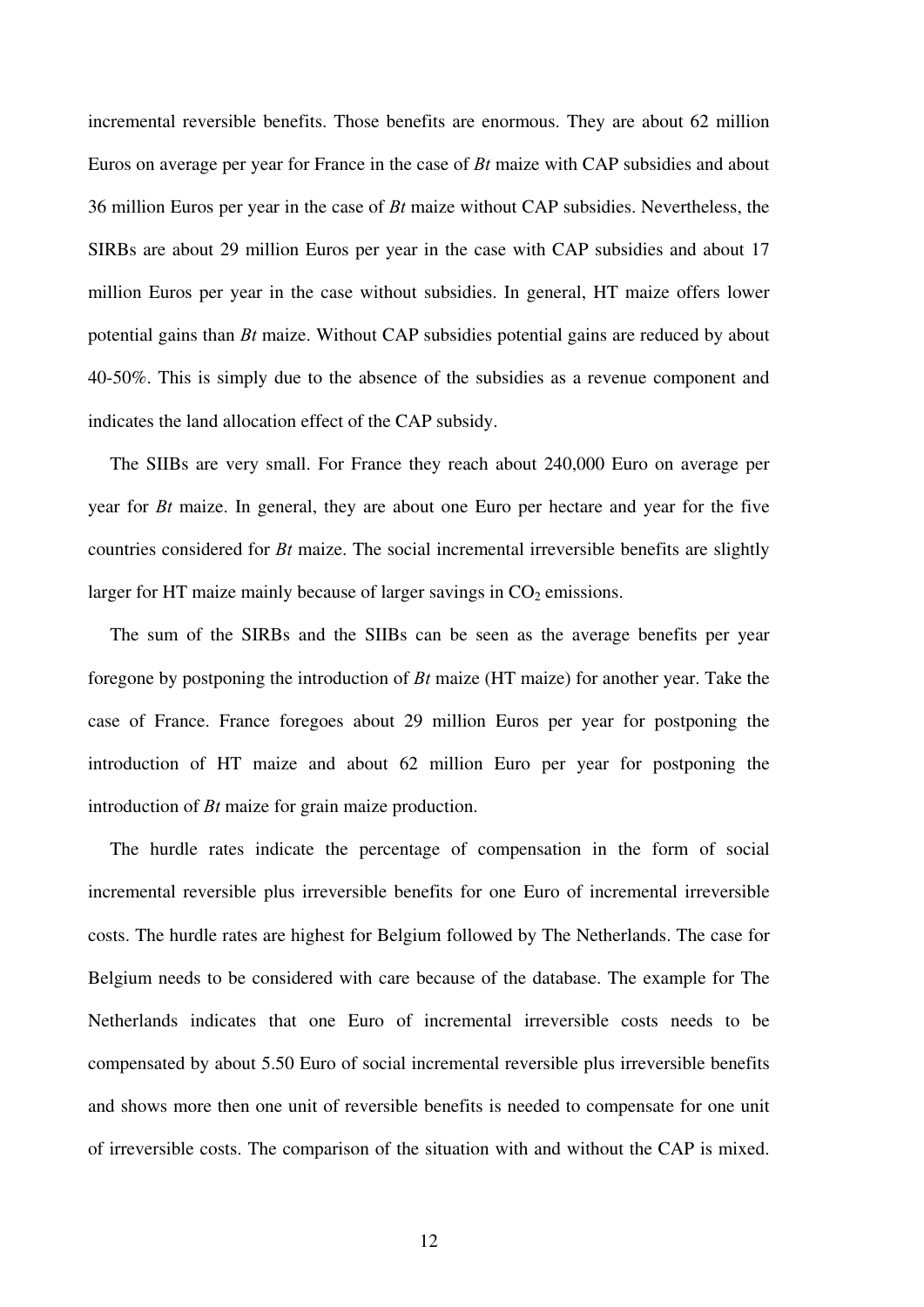For some countries the hurdle rates increase (Austria, Belgium, France, Greece, and Italy) while for others the hurdle rates decrease (Germany, Netherlands, Portugal, and Spain).

The higher the hurdle rates are, the lower the MISTICs will be (see equation 3). The MISTICs are the threshold values below which the irreversible costs have to be for the GM to be economically profitable. The MISTICs in million Euros per year range from about 2 million Euro per year for Portugal to up to 54 million Euro per year for France for the case of *Bt* maize. As expected the values for HT maize are lower. They range from about 20 thousand Euro per year for Belgium to up to 26 million Euros per year for France.

The important question is whether or not actual incremental irreversible costs will exceed the MISTICs. The irreversible cost of pesticide use provides some insights. *Bt*  maize and HT maize are approaches to control insect pests and weeds and have similar implications for the environment and human health as pesticides themselves. A comparison between the social incremental irreversible benefits and the MISTICs shows that the MISTICs are higher than the SIIBs by a factor of two for Belgium and at least by a factor 12 for the other countries in the case of HT maize. For the case of *Bt* maize the MISTICs for each country are at least by a factor of 72 higher than the SIIB. These high factors cast doubts about the actual social incremental irreversible costs being as high as the MISTICs. The results provide a good argument for immediately introducing *Bt* maize and HT maize into the countries included in Tables 2 and 3.

The picture changes if the MISTICs are calculated on a per capita level. In that case the MISTICs are very small. For all countries and all cases considered the MISTICs are below one Euro a year. The results by Chern et al. (2003) support the expectation that consumers' willingness-to-pay for Bt maize and HT maize is more than one Euro per year. In our model, all benefits from the introduction of transgenic maize accrue to a small group of maize farmers. Distributing the total MISTICs among this small group generates higher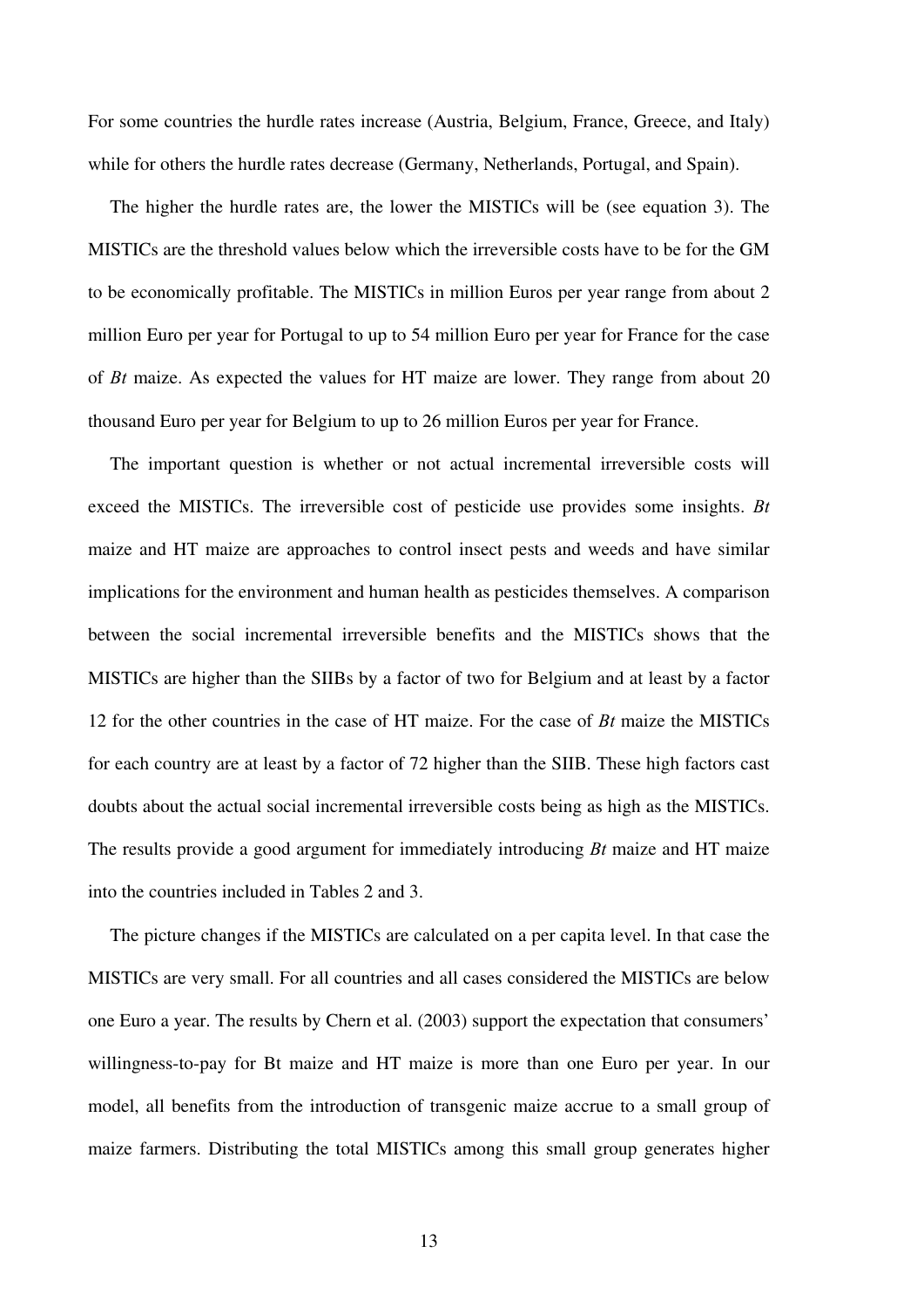MISTIC than distributing them among all European citizens as indicated in the last column in Tables 2 and 3.

The results of the sensitivity analysis for the speed of adoption and a lower k-shift (0.16 for Bt-maize and 0.06 for HT maize) do not change the main conclusions (results available upon request from the authors).

### **Conclusions**

The use of the real option approach to value the economic benefits and costs of introducing *Bt* maize and HT maize considers potential irreversible costs of the introduction explicitly. Using the real option approach demonstrates that it is possible to consider long-term effects of GM crops in an economic analysis. Those concerns are captured by the *Maximum Incremental Social Tolerable Irreversible Costs* or *MISTICs* for short of introducing *Bt* maize and HT maize for grain maize production in the EU-15.

The results quantify the decision makers' dilemma: on the one hand there are good economic reasons for introducing *Bt* maize and HT maize immediately, if one analyzes at the national economy and farmholder scale, but on the other hand there are good reasons for postponing the decision considering the low MISTICs per capita. This indicates the introduction of *Bt* maize and HT maize does not increase the welfare of all citizens or in economic terms is a Pareto improvement.

The EU has addressed concerns of citizens by introducing a labelling and tracking and tracing system for GMOs, as well as coexistence rules governing the planting of transgenic crops. Those policies can be seen as a compensation for those citizens that are concerned about introduction of transgenic crops. From that perspective the decision by the European Commission to postpone further approvals of GM crops until labelling and tracking systems for GMOs are in place and coexistence rules established can be considered a wise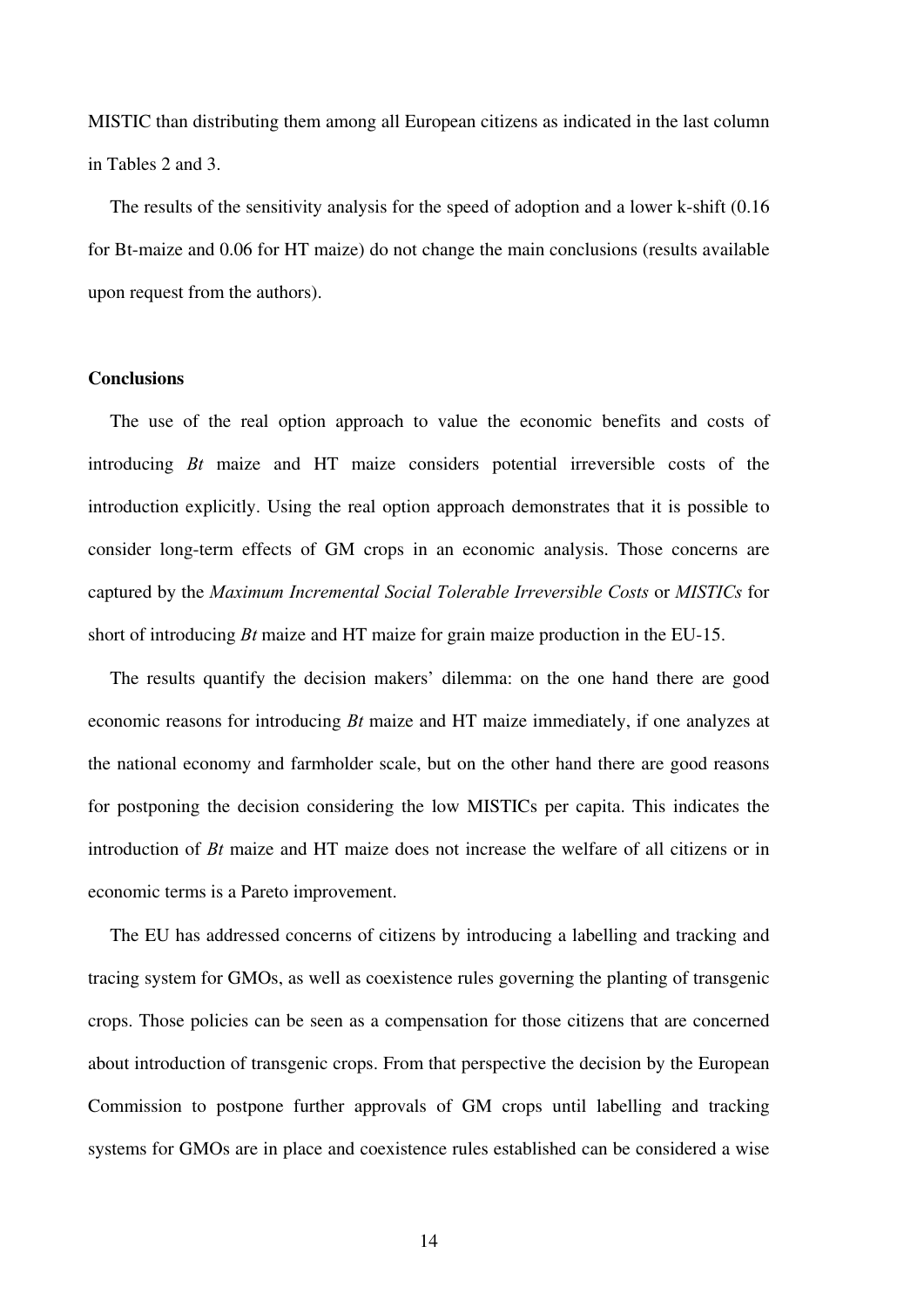decision albeit this decision came at high economic costs. Spain that introduced *Bt* maize early, about five years ago, gained about 135 million Euros, while France, e.g., forwent economic gains of about 310 million Euros over the same period, *ceteris paribus*.

### **Acknowledgements**

These studies were supported by the EU-funded project, ECOGEN QLK5-CT-2002- 01666 (www.ecogen.dk).

### **References**

- Andersen, M.N., Sausse, C., Lacroix, B., Caul, S., Messéan, A., 2007. Agricultural studies of GM maize and field experimental infrastructure of ECOGEN. Pedobiologia, this volume.
- Antle, J., Pingali, P., 1994. Pesticides, productivity and farmers health: a Philippine case study. Amer. J. Agr. Econ. 76, 418–30.
- Banse, M., Grethe, H. Nolte, S., 2004. European Simulation Model (ESIM). In GAMS: User Handbook. Goettingen.
- Carpenter, J., Gianessi, L., 1999. Herbicide tolerant soybeans: why growers are adopting roundup ready varieties. AgBioForum 2, 1-11.
- Chern, W.S., Rickertsen, K., Tsuboi, N., Fu, T., 2003. Consumer acceptance and willingness to pay for genetically modified vegetable oil and salmon: A multiplecountry assessment. AgBioForum 5, 105-112.
- Commission of the European Communities, 1999.  $2194<sup>th</sup>$  Council meeting Environment. Press release C/99/203. Luxembourg.
- Conrad, J., 2000. Wilderness: options to preserve, extract, or develop. Resour. Energy Econ. 22, 205-219.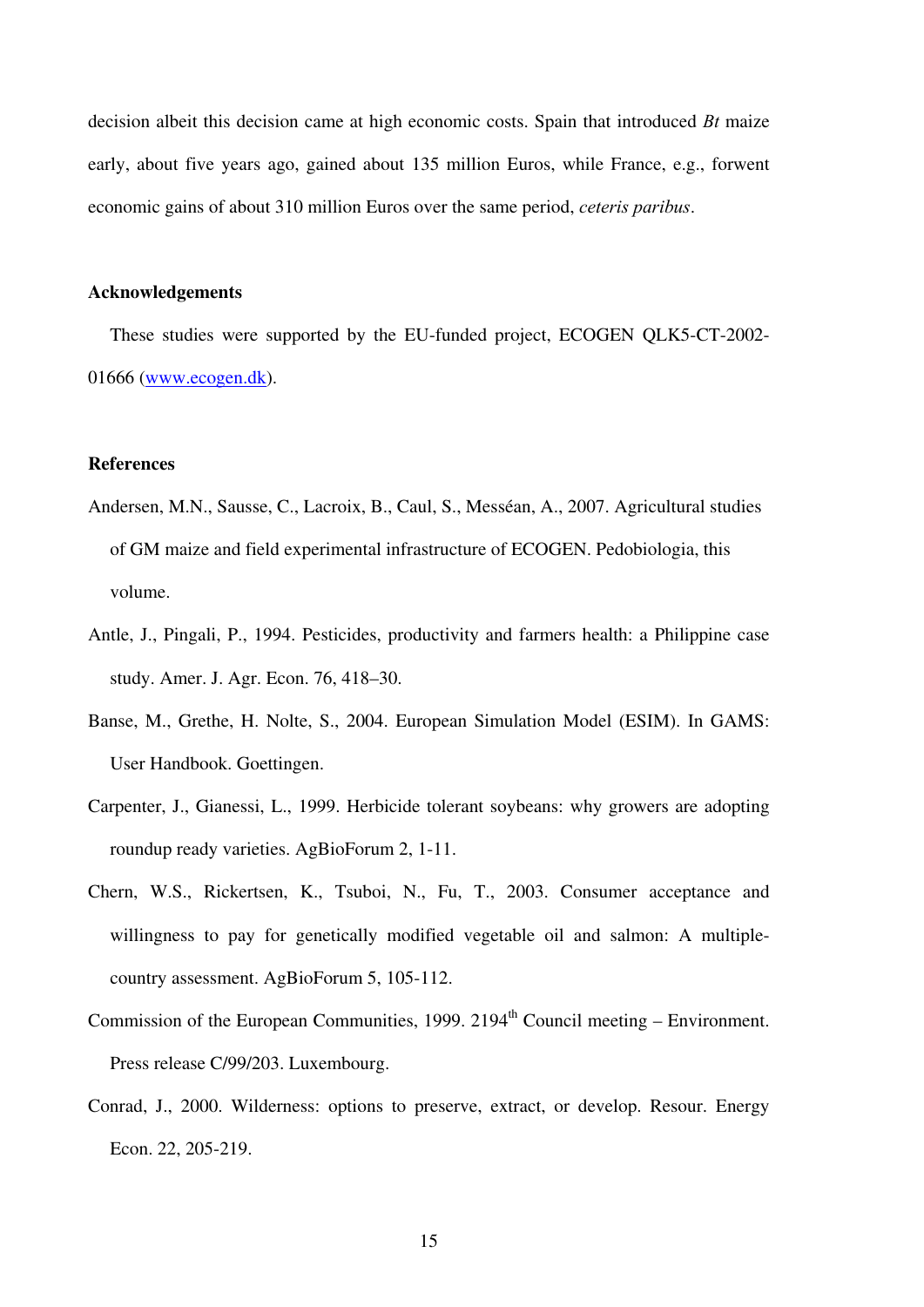- Demont, M., Tollens, E., 2004. First Impact of Biotechnology in the EU: *Bt* Corn Adoption in Spain. Ann. Appl. Biol. 145, 197-207.
- Demont, M., Wesseler, J., Tollens E., 2005. Irreversible costs and benefits of transgenic crops: what are they? In: Wesseler, J. (Ed.), Environmental Costs and Benefits of Transgenic Crops. Springer, Dordrecht, pp. 113-122.
- Demont, M., Wesseler, J., Tollens E., 2004. Biodiversity versus transgenic sugar beet: the one euro question. Eur. Rev. Agr. Econ. 31, 1-18.
- Dixit, A., Pindyck, R. S., 1994. Investment under Uncertainty. Princeton University Press, Princeton.
- Fernandez-Cornejo, J., Klotz-Ingram, C., Jans, S., 2000. Farm-level effects of adopting genetically engineered crops in the U.S.A. In: Lesser, W. H. (Ed.), Transitions in Agbiotech: Economics of Strategy and Policy. Proceedings of NE-165 Conference June 24-25, 1999, Washington D.C. Including papers presented at the: International Consortium on Agricultural Biotechnology Research Conference June 17-19, 1999 Rome Tor Vergata, Italy. Part IV, Regulation and Trade, Chapter 20.
- Fleischer, G., 1998. Ökonomische Bewertungskriterien in der Pflanzenschutzpolitik Das Beispiel der Zulassungsprüfung. Wissenschaftsverlag Vauk, Kiel.
- Frisvold, G. B., Sullivan, J., and Raneses, A., 2003. Genetic improvements in major US crops: the size and distribution of benefits. Agr. Econ. 28:109-119.
- Fulton, M., Keyowski, L., 1999. The producer benefits of herbicide-resistant Canola. AgBioForum 2, 1-11.
- Gianessi, L., Sankula, S., Reigner, N., 2003. Plant Biotechnology: Potential Impact for Improving Pest Management in European Agriculture. The National Center for Food and Agricultural Policy, Washington.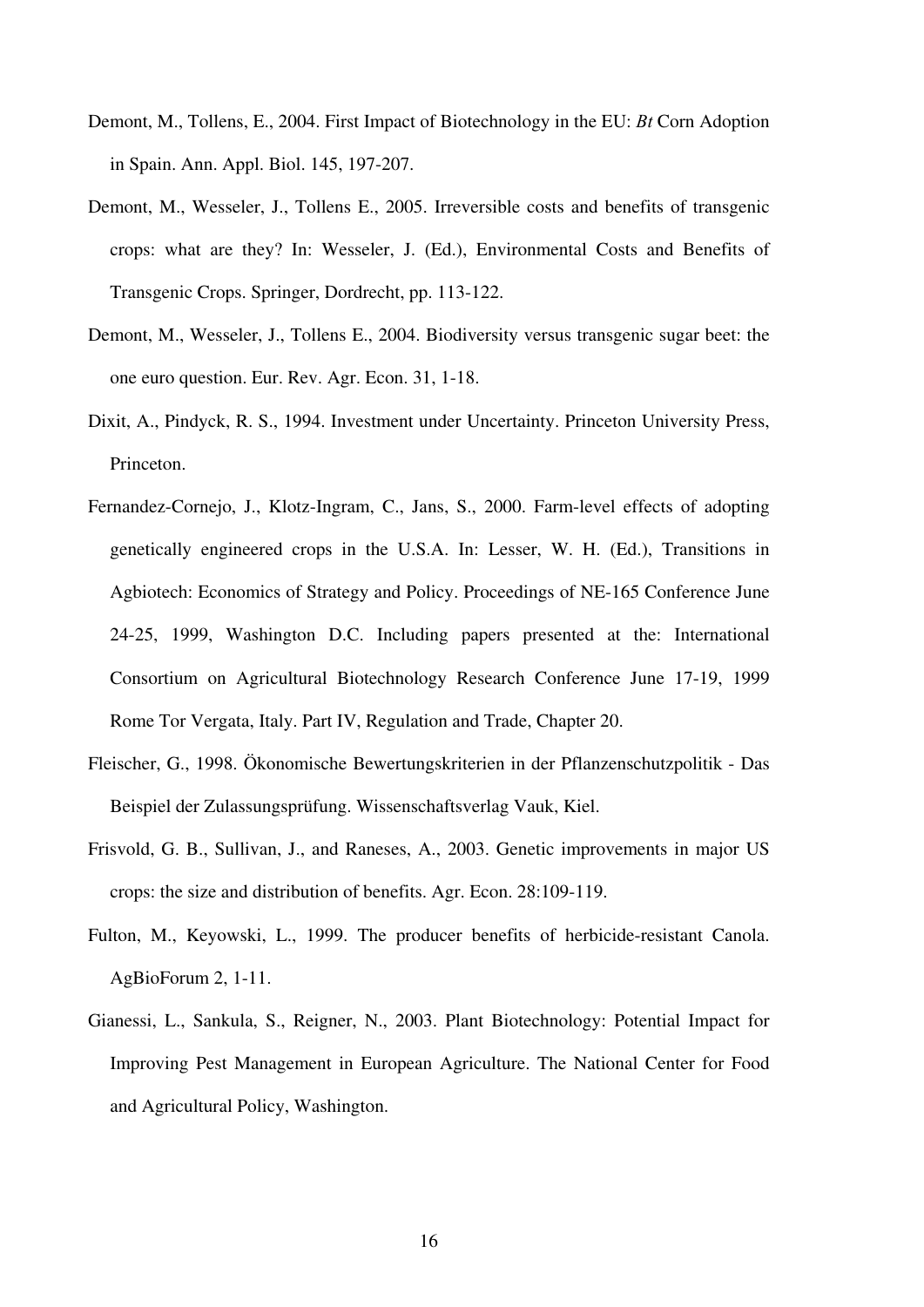- James, C., 2004. Global Status of Commercialized Biotech/GM Crops 2004. International Service for the Acquisition of Agri-Biotech Applications (ISAAA) Briefs No. 32-2004.
- Kalaitzandonakes, N., 1999. A farm level perspective on agrobiotechnology: how much value and for whom? AgBioForum 2, 1-4.
- Kendall H. W., Beachy, R., Eisner, T., Gould, F., Herdt, R., Raven, P. H., Schell, J. S., Swaminathan, M. S., 1997. Bioengineering of Crops. Environmental and Socially Sustainable Development Studies and Monograph Series 23. The World Bank, Washington.
- Klotz-Ingram, C., Fernandez-Cornejo, J., Jans, S., William, D. M., 1999. Farm-level production effects related to the adoption of genetically modified cotton for pest management. AgBioForum 2, 73-84.
- Krimsky, S., Wrubel, R., 1996. Agricultural Biotechnology and the Environment. University of Illinois Press, Champaign.
- Kuiper, A., Kleter, G., Noordam, M., 2000. Risks of the release of transgenic herbicideresistant plants with respect to humans, animals, and the environment. Crop Protection 19, 773-778.
- Leitzel, J., Weisman, E., 1999. Investing in policy reform. J. Inst. Theoretical Econ. 155, 696-709.
- McDonald, R., Siegel, D., 1986. The value of waiting to invest. Quart. J. Econ. 101, 707- 728.
- Moschini, G., Lapan, H., Sobolevsky, A., 2000. Roundup Ready Soybeans and Welfare Effects in the Soybean Complex. Agribusiness 16, 33-55.
- Nillesen, E., Scatasta, S., Wesseler, J., 2006a. Do environmental impacts differ for Bt, Ht and conventional corn with respect to pesticide use in Europe? An empirical assessment using the Environmental Impact Quotient. IOBC/WPRS Bulletin 29, 109-118.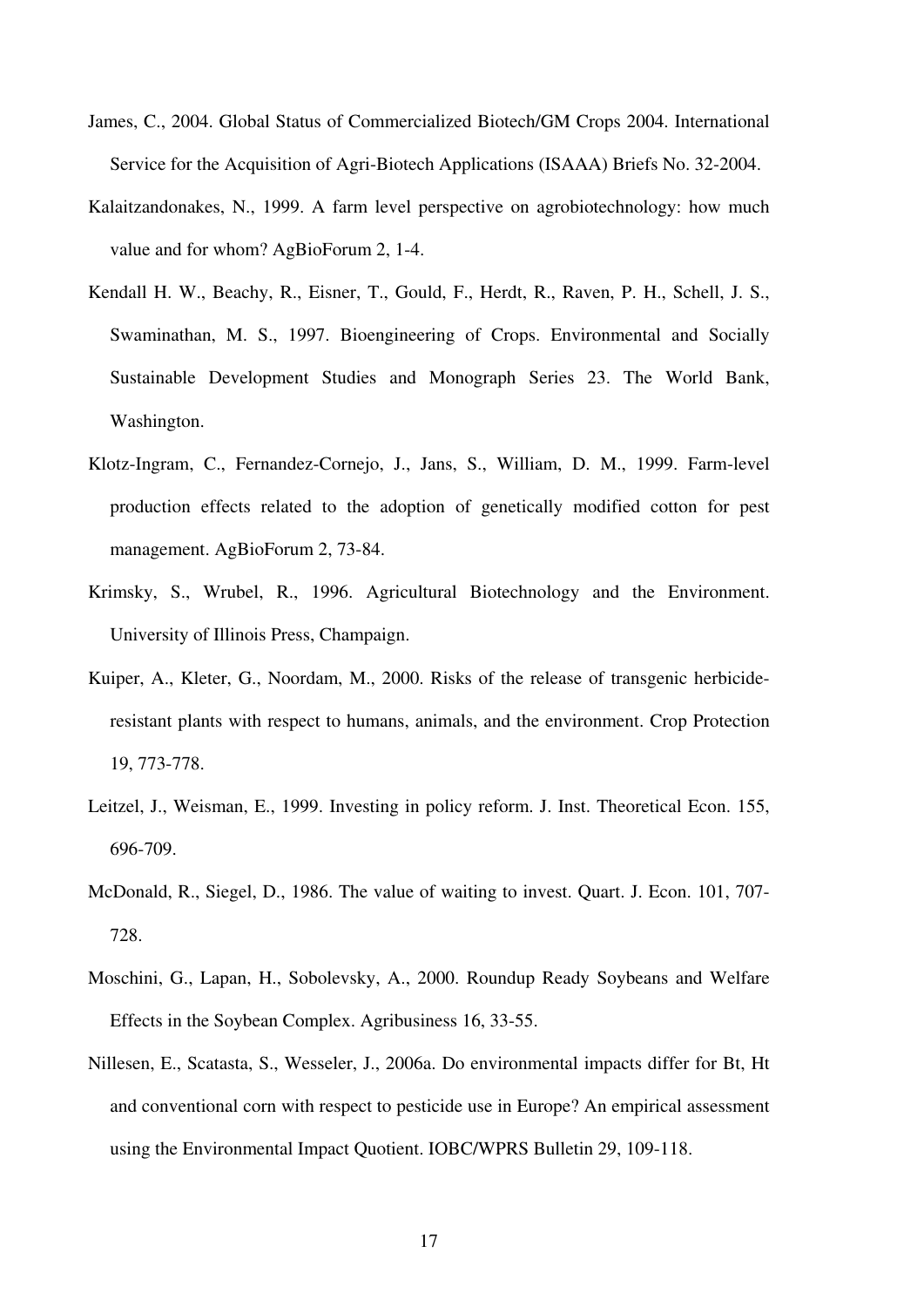- Nillesen, E., Scatasta, S., Wesseler, J., 2006b. Estimating Social Welfare Impacts of *Bt*  Maize under Different Adoption Scenarios in Europe. Paper presented at the  $10<sup>th</sup>$ International Consortium on Agricultural Biotechnology Research (ICABR), Ravello, Italy, June 29 – July 2. ICABR, Ravello.
- Peterson, R.K.D., S.J. Meyer, A.T. Wolf, J.D. Wolt, P.M. Davis (2006) Genetically Engineered Planrts, Endangered Species, and Risk: A Temporal and Spatial Exposure Assessment for Karner Blue Butterfly Larvae and Bt Maize Pollen. Risk Analysis 26, 845-858.
- Pindyck, R. S., 2000. Irreversibilities and the timing of environmental policy. Resour. Energy Econ. 22, 233-259.
- Pray, C. E., Ma, D., Huang, J., Qiao, F., 2001. Impact of *Bt* Cotton in China. World Devel. 29, 813-825.
- Pretty, J. N., Brett, C., Gee, D., Hine, R. E., Mason, C. F., Morison, J. I. L., Raven, H., Rayment, M. D., van der Bijl, G., 2000. An assessment of the total external costs of UK agriculture. Agr. Syst. 65, 113-136.
- Richards, T., Patterson, P.M., 1998. Hysteresis and the shortage of agricultural labor. Amer. J. Agr. Econ. 80,683-695.
- Richards, T.J., Green, G.P., 2003. Economic Hysteresis in Variety Selection. J. Agr. Appl. Econ. 35, 1-14.
- Scatasta, S., Wesseler, J., Demont, M., 2006a. A Critical Assessment of Methods for Analysis of Social Welfare Impacts of Genetically Modified Crops: a Literature Survey. Working Paper Mansholt Graduate School MWP-27. Wageningen University, Wageningen.
- Scatasta, S., Wesseler, J., Demont, M., 2006b. Irreversibility, Uncertainty, and the Adoption of Transgenic Crops: Experiences from Applications to HT sugar beet, HT